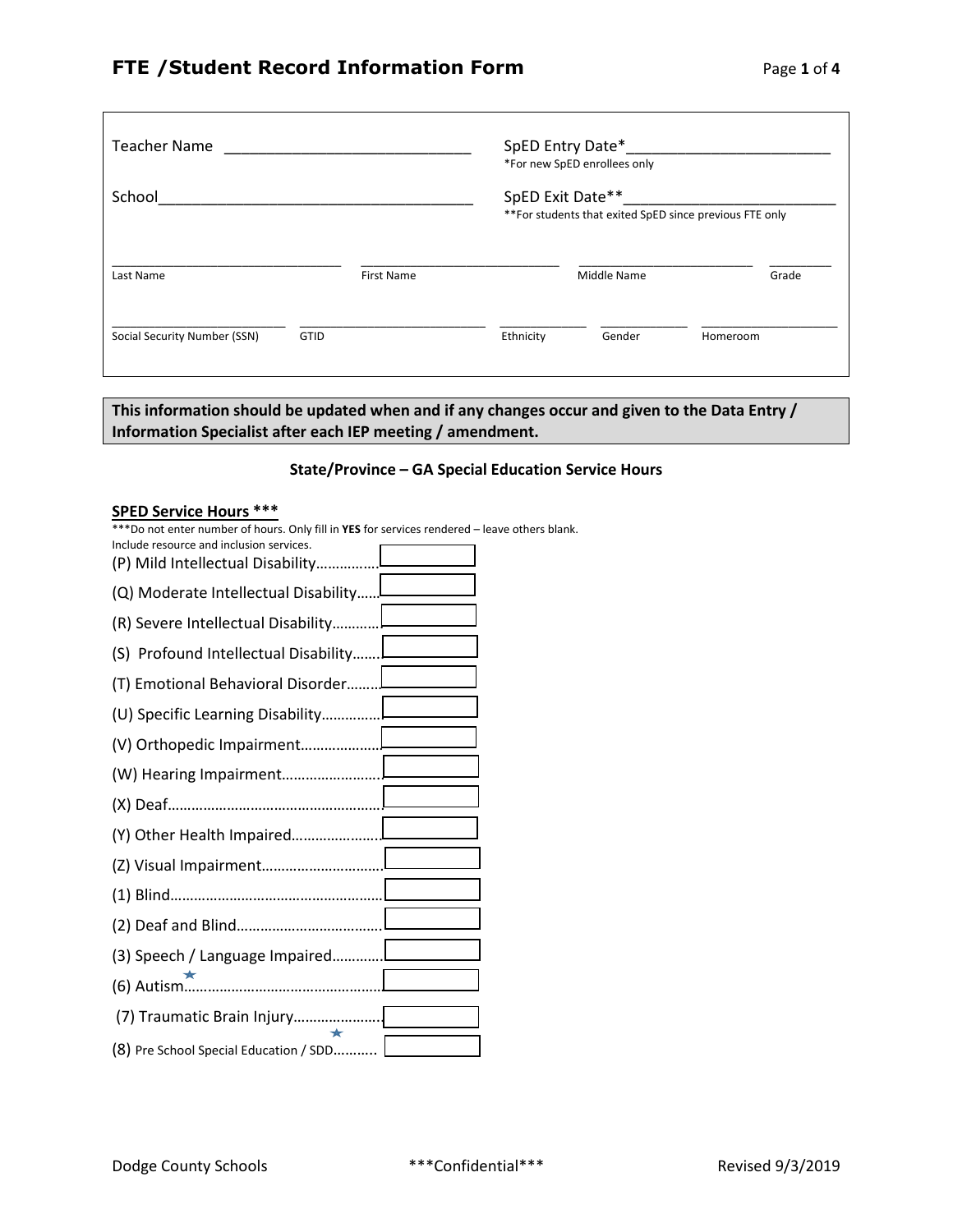# **FTE /Student Record Information Form** Page **2** of **4**

## **Hours Per Week\*\*\***

\*\*\* Do not enter number of hours. Only fill in **YES** for services rendered – leave others blank. Include resource and inclusion services.

| (A) Direct Adapted PE Services       |  |
|--------------------------------------|--|
|                                      |  |
|                                      |  |
|                                      |  |
|                                      |  |
|                                      |  |
|                                      |  |
|                                      |  |
| (I) School Health / Nursing Services |  |
| (J) School Social Work Services!     |  |
| (K) Special Transportation Services  |  |
|                                      |  |

# **Special Education**

|                                              |                                                                  | <b>Sp.Ed Program Code</b>            |  |  |  |
|----------------------------------------------|------------------------------------------------------------------|--------------------------------------|--|--|--|
|                                              |                                                                  | (P) Mild Intllectual disability      |  |  |  |
| Special Education Program Primary Area       |                                                                  | (Q) Moderate Intellectual Disability |  |  |  |
|                                              | NOTE: Program codes (6), (7), an (8) are NOT accepted FTE codes. | (R) Severe Intellectual Disability   |  |  |  |
|                                              | They must be paired with another code and entered below.         | (S) Profound Intellectual Disability |  |  |  |
|                                              | When not served in primary area above,                           | (T) Emotional Behavioral Disorder    |  |  |  |
| select program area of kind service received |                                                                  | (U) Specific Learning Disability     |  |  |  |
|                                              |                                                                  | (V) Orthopedic Impairment            |  |  |  |
|                                              |                                                                  | (W) Hearing Impairment               |  |  |  |
|                                              |                                                                  | (X) Deaf                             |  |  |  |
|                                              |                                                                  | (Y) Other Health Impairment          |  |  |  |
| Special Education Exit Code                  |                                                                  | (Z) Visual Impairment                |  |  |  |
|                                              |                                                                  | $(1)$ Blind                          |  |  |  |
| SpEd Exit Codes                              | N/A                                                              | (2) Deaf and Blind                   |  |  |  |
|                                              | (1) Moved, known to cont. services                               | (3) Speech / Language Impairment     |  |  |  |
|                                              | (2) Withdrawn                                                    | (4) GNETS (Psych-Ed Program)         |  |  |  |
|                                              | (3) Returned to Regular Ed                                       | (6) Autism                           |  |  |  |
|                                              | (4) Reached Max Age                                              |                                      |  |  |  |
|                                              |                                                                  | (7) Traumatic Brain Injury           |  |  |  |
| Special Education Exit Date                  |                                                                  | (8) Significant Developmental Delay  |  |  |  |
|                                              |                                                                  |                                      |  |  |  |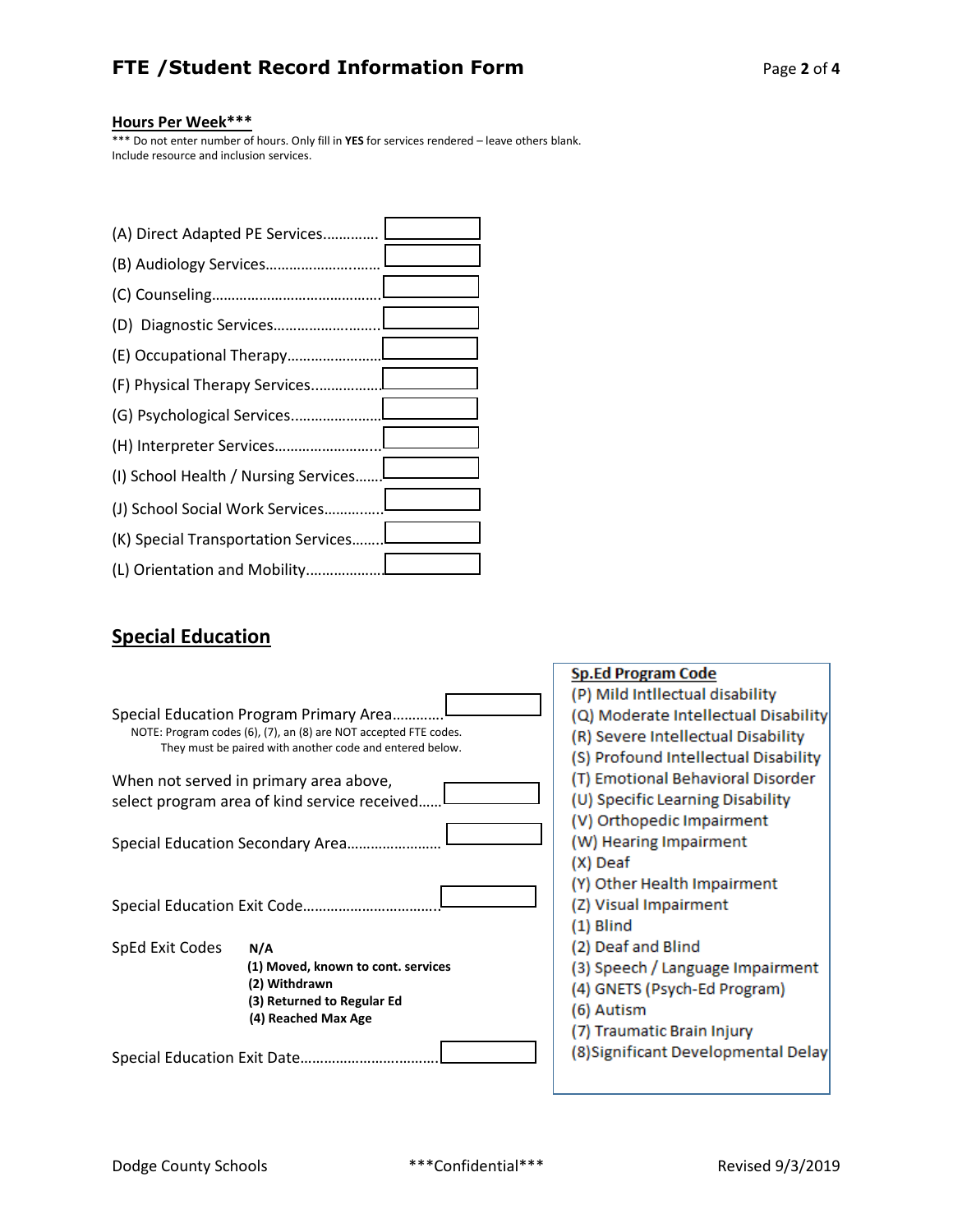# **FTE / Student Record Information Form** Page 3 of 4

| <b>Extended Year Service Codes</b><br>Extended Year services                                                                                                                                                                                                                                                                                                                                                                                                                                                                                                                                                | N/A<br>(Y) Yes, SpEd Ext. Yr Services received<br>(N) No, SpEd Ext. Yr Services NOT received                                                                                                                                                                                                                                                                                                                                                                                         |
|-------------------------------------------------------------------------------------------------------------------------------------------------------------------------------------------------------------------------------------------------------------------------------------------------------------------------------------------------------------------------------------------------------------------------------------------------------------------------------------------------------------------------------------------------------------------------------------------------------------|--------------------------------------------------------------------------------------------------------------------------------------------------------------------------------------------------------------------------------------------------------------------------------------------------------------------------------------------------------------------------------------------------------------------------------------------------------------------------------------|
| Special Education Environment                                                                                                                                                                                                                                                                                                                                                                                                                                                                                                                                                                               | Example: 1A                                                                                                                                                                                                                                                                                                                                                                                                                                                                          |
| <b>SpEd Environment Codes</b><br>For K-12 students, select one of the following:<br>(1) Regular Class- inside regular class at least 80%<br>(2) Resource Room - inside regular class 40-79%<br>(3) Separate Class - inside regular class less than 40%<br>(4) Public Separate School - more than 50% of the day<br>(5) Private Separate School- more than 50% at public expense<br>(6) Public Residential – more than 50% of the day<br>(7) Private Residential – more than 50% $\omega$ public expense<br>(8) Correctional Facility<br>(9) Hospital / Homebound<br>(0) Parentally placed in private school | For Preschool students, select one of the following:<br>(A) Reg. Early Childhd prgrm at least 10 hours in reg. ed<br>(B) Reg. Early Childhd prgrm at least 10 hours in other<br>(C) Reg. Early Childhd prgrm less than 10 hours in reg. ed<br>(D) Reg. Early Childhd prgrm less than 10 hours in other<br>(E) Special education Classroom<br>(F) Separate School<br>(G) Residential Facility<br>(H) Home<br>(I) Service Provider Location<br>(J) Parentally placed in private school |
| S<br>N<br>Υ<br>Circle correct response                                                                                                                                                                                                                                                                                                                                                                                                                                                                                                                                                                      | All IEP Codes<br>(Y) Yes, student is receiving all IEP services<br>(N) No, student is not receiving all IEP services<br>(S) Student is receiving service plan services                                                                                                                                                                                                                                                                                                               |
| Total Service Minutes Per Week<br>*See Guidance Document                                                                                                                                                                                                                                                                                                                                                                                                                                                                                                                                                    |                                                                                                                                                                                                                                                                                                                                                                                                                                                                                      |
| Y<br>N<br>Special Education Transition<br>Circle correct response                                                                                                                                                                                                                                                                                                                                                                                                                                                                                                                                           | (Y) Yes, student did transition from Babies Can't Wait<br>(N) No, student did not transition from Babies Can't Wait                                                                                                                                                                                                                                                                                                                                                                  |
| Check box to indicate YES                                                                                                                                                                                                                                                                                                                                                                                                                                                                                                                                                                                   |                                                                                                                                                                                                                                                                                                                                                                                                                                                                                      |
| Alternate Math Sequence<br>Check box to indicate YES                                                                                                                                                                                                                                                                                                                                                                                                                                                                                                                                                        |                                                                                                                                                                                                                                                                                                                                                                                                                                                                                      |